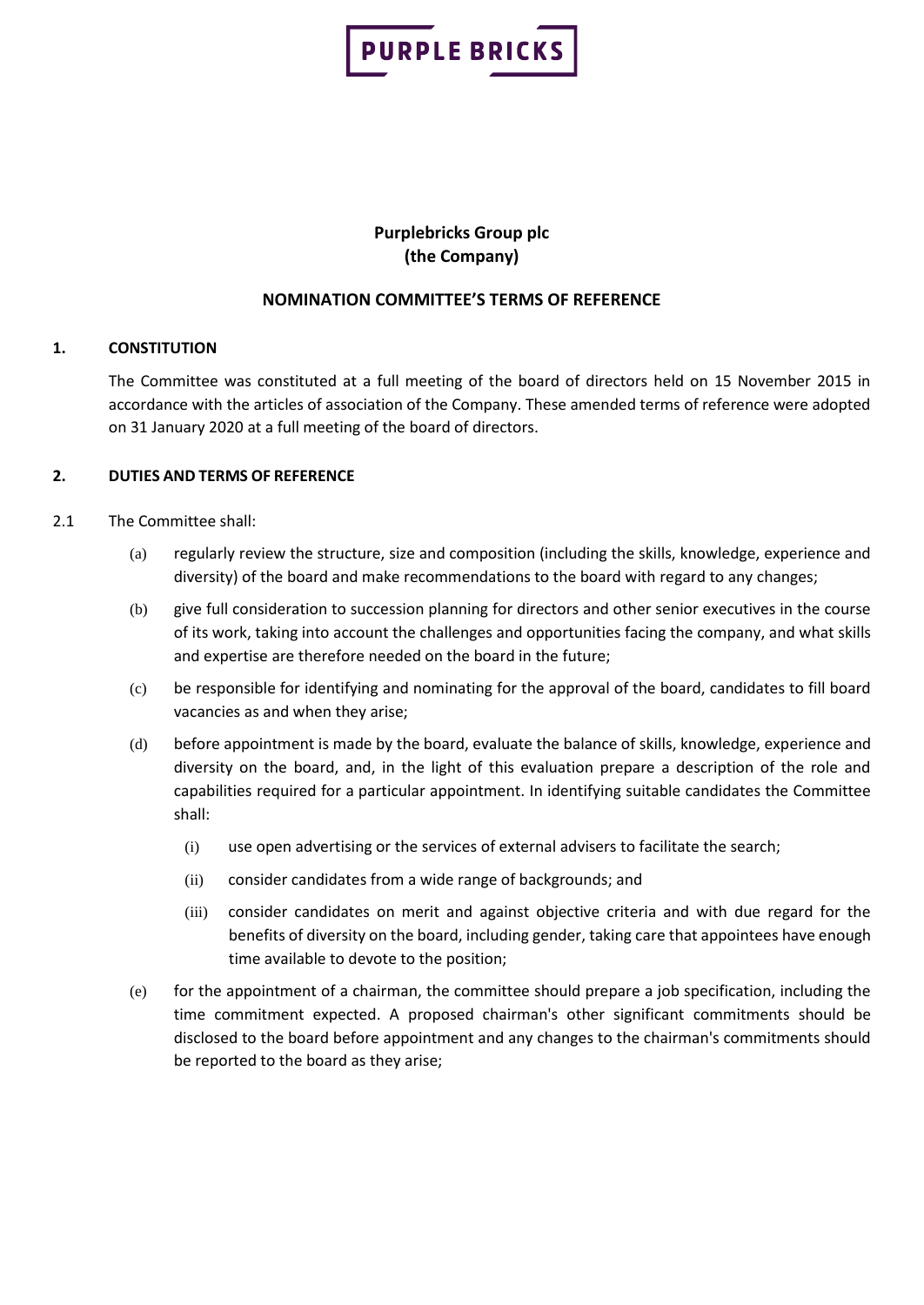# **PURPLE BRICKS**

- (f) prior to the appointment of a director, the proposed appointee should be required to disclose any other business interests that may result in a conflict of interest and be required to report any future business interests that could result in a conflict of interest;
- $(g)$  keep under review the leadership needs of the organisation, both executive and non-executive, with a view to ensuring the continued ability of the organisation to compete effectively in the marketplace;
- (h) keep up to date and fully informed about strategic issues and commercial changes affecting the company and the market in which it operates;
- (i) review the results of the board performance evaluation process that relate to the composition of the board;
- (j) review annually the time required from non-executive directors. Performance evaluation should be used to assess whether the non-executive directors are spending enough time to fulfil their duties;
- (k) ensure that on appointment to the board, non-executive directors receive a formal letter of appointment setting out clearly what is expected of them in terms of time commitment, committee service and involvement outside board meetings; and
- (l) work and liaise as necessary with other board committees.
- 2.2 The Committee shall also make recommendations to the board concerning:
	- (a) formulating plans for succession for both executive and non-executive directors and in particular for the key roles of Chairman and Chief Executive;
	- (b) suitable candidates for the role of senior independent director;
	- (c) membership of the Audit and Remuneration Committees, and any other board committees as appropriate, in consultation with the Chairmen of those committees;
	- (d) the re-appointment of any non-executive director at the conclusion of their specified term of office having given due regard to their performance and ability to continue to contribute to the board in the light of the knowledge, skills and experience required;
	- (e) the re-election by shareholders of any director under the "retirement by rotation" provisions in the company's articles of association, having due regard to their performance and ability to continue to contribute to the board in the light of the knowledge, skills and experience required and the need for progressive refreshing of the board (particularly in relation to directors being re-elected for a term beyond six years);
	- (f) any matters relating to the continuation in office of any director at any time including the suspension or termination of service of an executive director as an employee of the company subject to the provisions of the law and their service contract; and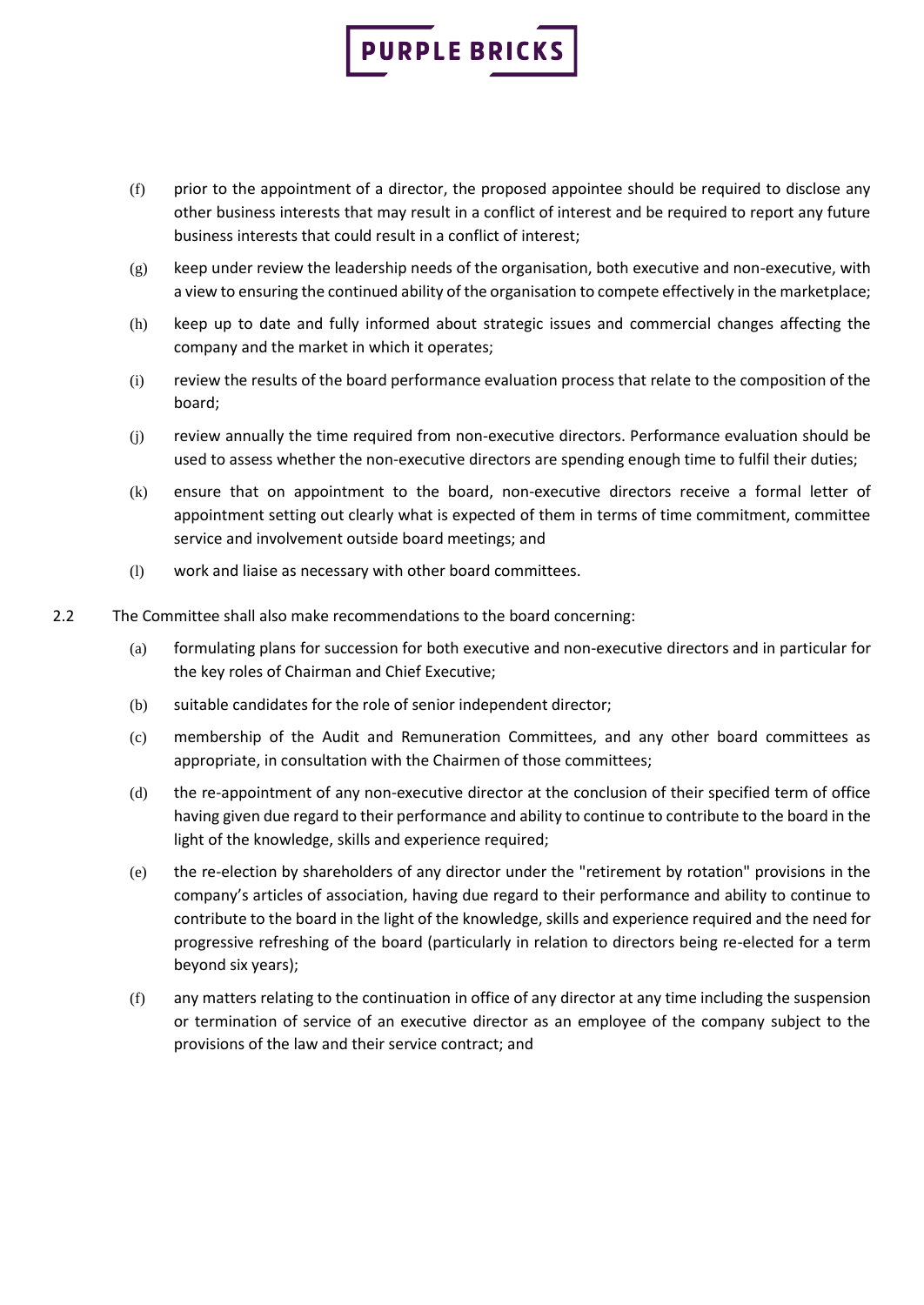

- $(g)$  the appointment of any director to executive or other office.
- 2.3 To consider such other matters as may be requested by the board of directors.

# **3. MEMBERSHIP**

- 3.1 The members of the Committee shall be appointed by the board of directors. The majority of the members of the Committee should be independent non-executive directors. The board shall appoint the chairman of the Committee who should be an independent non-executive director. The chairman of the Company shall not chair the Committee when it is dealing with the matter of succession to the chairmanship.
- 3.2 Appointments to the Committee shall be for a period of up to three years, which may be extended for further periods of three years provided the director still meets the criteria for the membership of the committee.
- 3.3 The Committee shall have at least two members.
- 3.4 A quorum shall be any two independent non-executive director members of the Committee. The members of the Committee can be varied at any time by a majority resolution of the existing members of the Committee save that the majority of the Committee must remain independent and non-executive directors.

#### **4. VOTING ARRANGEMENTS**

- 4.1 Each member of the Committee shall have one vote which may be cast on matters considered at the meeting. Votes can only be cast by members attending a meeting of the Committee.
- 4.2 If a matter that is considered by the Committee is one where a member of the Committee, either directly or indirectly has a personal interest, that member shall not be permitted to vote at the meeting.
- 4.3 Save where he has a personal interest, the chairman will have a casting vote.

#### **5. ATTENDANCE AT MEETINGS**

- 5.1 The Committee will meet at least two times a year. The Committee may meet at other times during the year as agreed between the members of the Committee or as otherwise requested.
- 5.2 Only members of the Committee have the right to attend Committee meetings but other directors and persons (such as the head of human resources) and external advisers may be invited to attend all or part of any meeting as and when appropriate.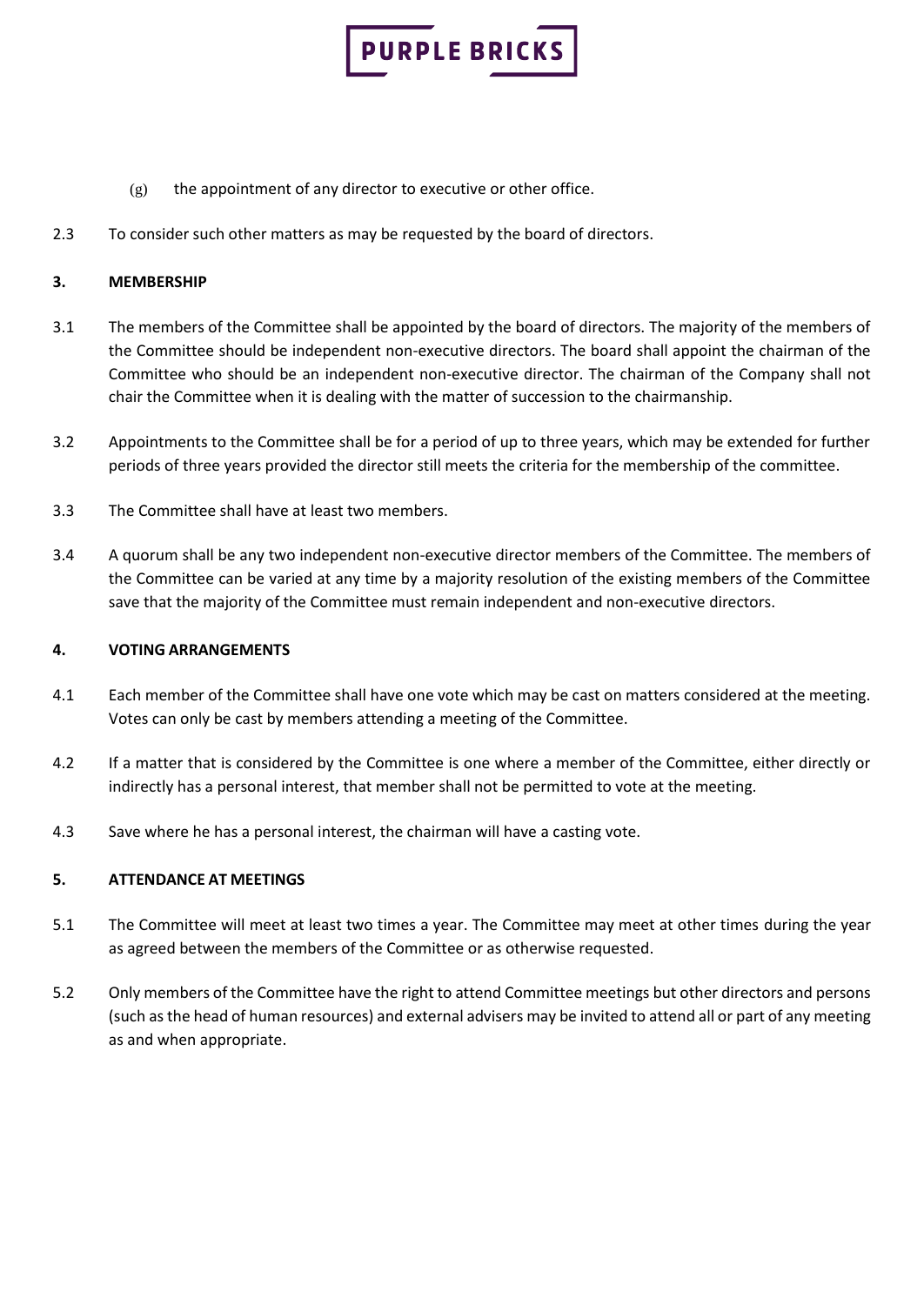

5.3 The Company Secretary or his or her nominee shall be the secretary of the Committee.

#### **6. NOTICE OF MEETINGS**

- 6.1 Meetings of the Committee shall be called by the secretary of the Committee at the request of the chairman of the Committee.
- 6.2 Unless otherwise agreed, notice of each meeting confirming the venue, time and date together with an agenda of the matters to be discussed at the meeting shall be forwarded to each member and any other person required to attend and all other non-executive directors no later than five working days before the date of the meeting. Any supporting papers shall be sent to each member of the Committee and other attendees (as appropriate) at the same time.

# **7. AUTHORITY**

The Committee is authorised by the board of directors to examine any activity within its terms of reference and is authorised to have unrestricted access to the company's external auditors and to obtain, at the company's expense, professional advice on any matter within its terms of reference. A duly convened meeting of the Committee at which a quorum is present shall be competent to exercise all or any of the authorities, powers and discretions vested in or exercisable by the Committee. The Committee is authorised to seek any information it requires from any employee or director, and all such employees or directors will be directed to co-operate with any request made by the Committee.

#### **8. REPORTING**

- 8.1 The proceedings and resolutions of meetings of the Committee, including the names of those present and in attendance, shall be minuted by the Company Secretary. Draft minutes of each meeting will be circulated promptly to all members of the Committee. Once approved, the minutes of each meeting will be submitted to the board of directors as a formal record of the decisions of the Committee on behalf of the board of directors unless it would be inappropriate to do so.
- 8.2 The chairman of the Committee shall report to the board on its proceedings after each meeting on all matters within its duties and responsibilities.
- 8.3 The Committee shall make whatever recommendations to the board it deems appropriate on any area within its remit where action or improvement is needed.
- 8.4 The Committee shall produce a report to be included in the Company's annual report about its activities, the process used to make appointments and explain if external advice or open advertising has not been used.